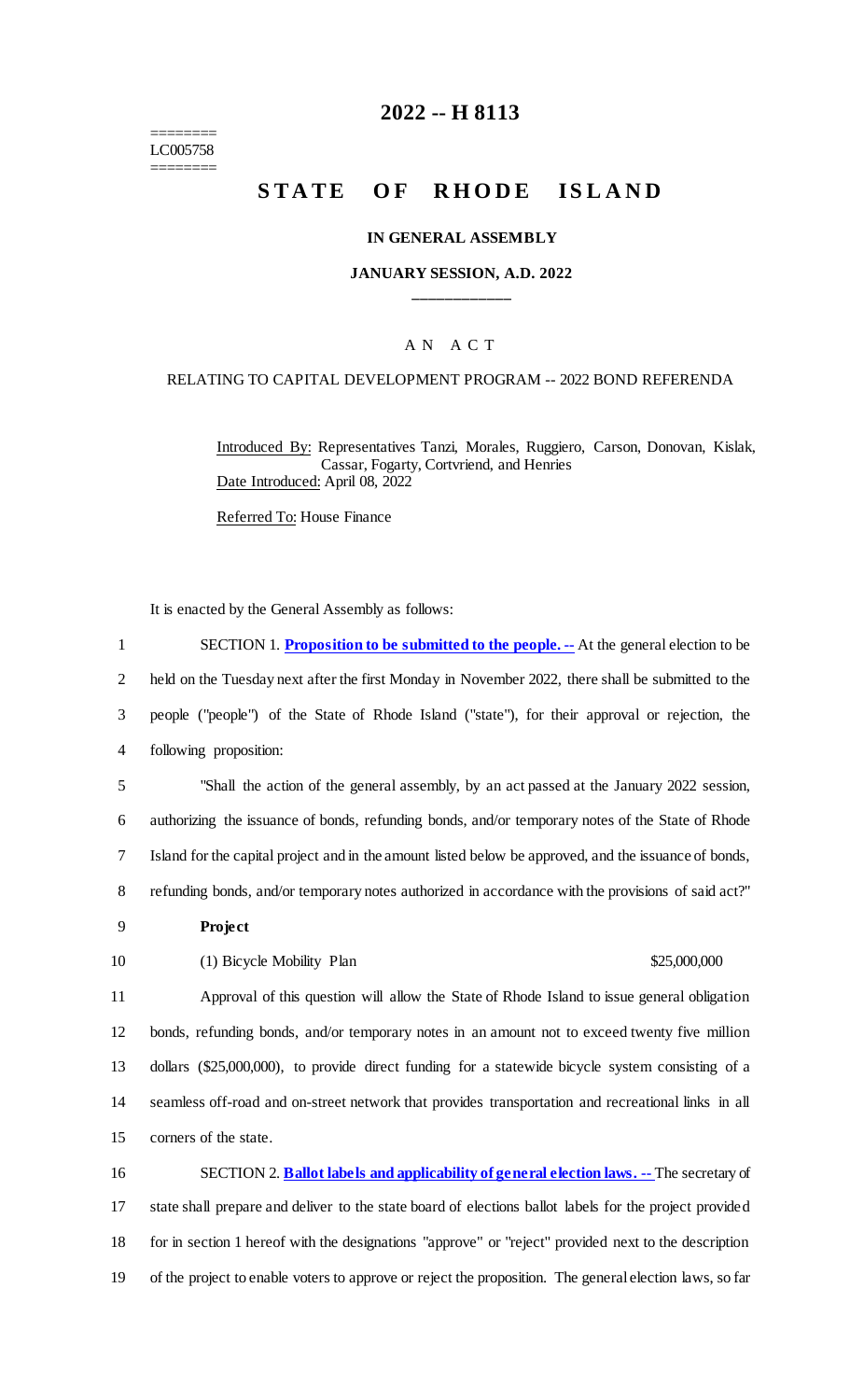as consistent herewith, shall apply to this proposition.

 SECTION 3. **Approval of project by people. --** If a majority of the people voting on the proposition in section 1 hereof shall vote to approve the project stated therein, said project shall be deemed to be approved by the people. The authority to issue bonds, refunding bonds and/or temporary notes of the state shall be limited to the aggregate amount for the project as set forth in the proposition, which has been approved by the people.

 SECTION 4. **Bonds for capital development program. --** The general treasurer is hereby authorized and empowered, with the approval of the governor, and in accordance with the provisions of this act to issue capital development bonds in serial form, in the name of and on behalf of the State of Rhode Island, in amounts as may be specified by the governor in an aggregate principal amount not to exceed the total amount for the project approved by the people and designated as "capital development loan of 2022 bonds." Provided, however, that the aggregate principal amount of such capital development bonds and of any temporary notes outstanding at any one time issued in anticipation thereof pursuant to section 7 hereof shall not exceed the total amount for the project approved by the people. All provisions in this act relating to "bonds" shall also be deemed to apply to "refunding bonds."

 Capital development bonds issued under this act shall be in denominations of one thousand dollars (\$1,000) each, or multiples thereof, and shall be payable in any coin or currency of the United States which at the time of payment shall be legal tender for public and private debts. These capital development bonds shall bear such date or dates, mature at specified time or times, but not mature beyond the end of the twentieth state fiscal year following the fiscal year in which they are issued; bear interest payable semi-annually at a specified rate or different or varying rates; be payable at a designated time or times at a specified place or places; be subject to express terms of redemption or recall, with or without premium; be in a form, with or without interest coupons attached; carry such registration, conversion, reconversion, transfer, debt retirement, acceleration and other provisions as may be fixed by the general treasurer, with the approval by the governor, upon each issue of such capital development bonds at the time of each issue. Whenever the governor shall approve the issuance of such capital development bonds, the governor's approval shall be certified to the secretary of state; the bonds shall be signed by the general treasurer and countersigned by the secretary of state and shall bear the seal of the state. The signature approval of the governor shall be endorsed on each bond.

 SECTION 5. **Refunding bonds for 2022 capital development program. --** The general treasurer is hereby authorized and empowered, with the approval of the governor, and in accordance with the provisions of this act, to issue bonds to refund the 2022 capital development program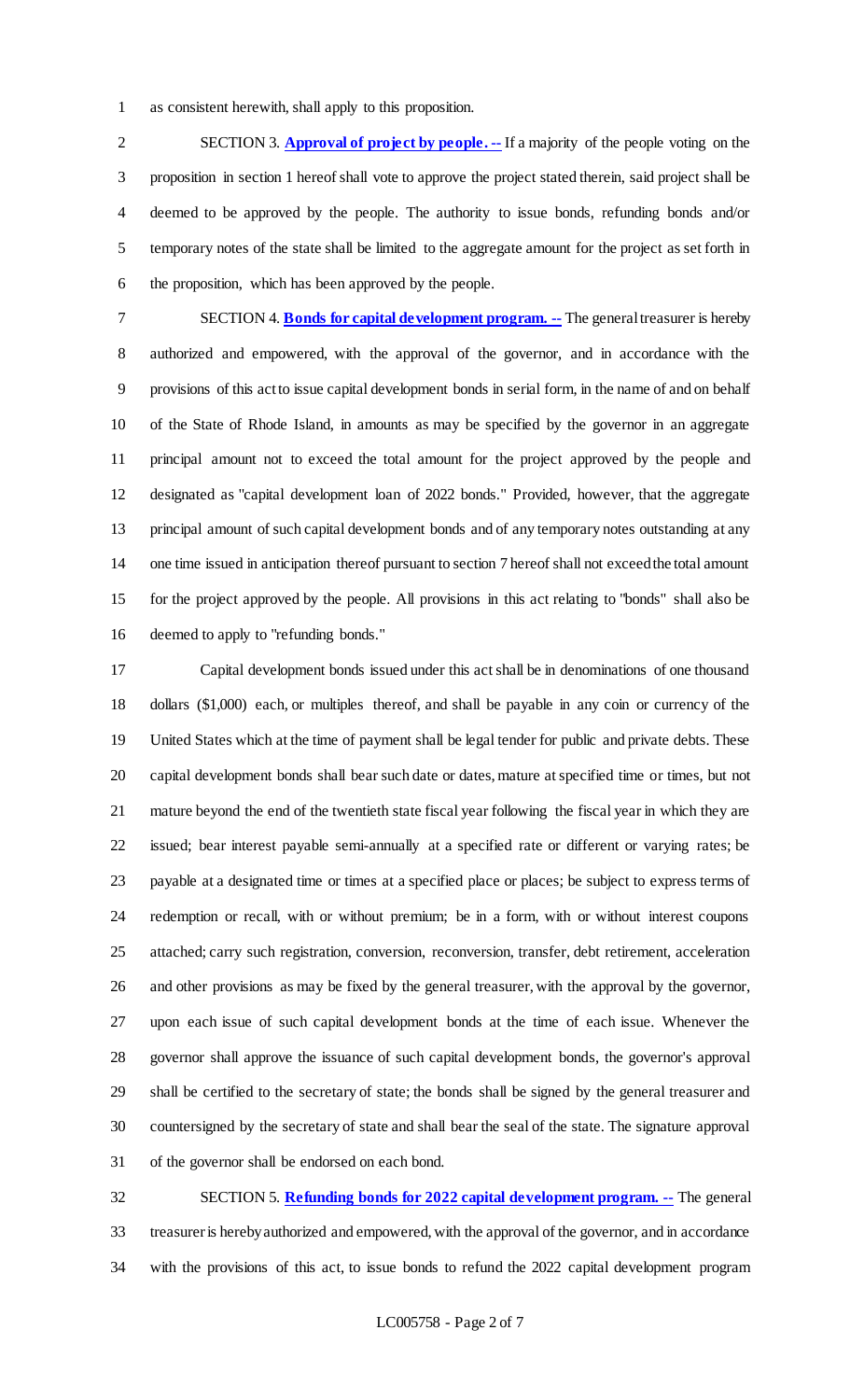bonds, in the name of and on behalf of the state, in amounts as may be specified by the governor in an aggregate principal amount not to exceed the total amount approved by the people, to be designated as "capital development program loan of 2022 refunding bonds" (hereinafter "refunding bonds").

 The general treasurer with the approval of the governor shall fix the terms and form of any refunding bonds issued under this act in the same manner as the capital development bonds issued under this act, except that the refunding bonds may not mature more than twenty (20) years from the date of original issue of the capital development bonds being refunded.

 The proceeds of the refunding bonds, exclusive of any premium and accrual interest and net the underwriters' cost, and cost of bond insurance, shall, upon their receipt, be paid by the general treasurer immediately to the paying agent for the capital development bonds which are to be called and prepaid. The paying agent shall hold the refunding bond proceeds in trust until they are applied to prepay the capital development bonds. While such proceeds are held in trust, the proceeds may be invested for the benefit of the state in obligations of the United States of America or the State of Rhode Island.

 If the general treasurer shall deposit with the paying agent for the capital development bonds the proceeds of the refunding bonds, or proceeds from other sources, amounts that, when invested in obligations of the United States or the State of Rhode Island, are sufficient to pay all principal, interest, and premium, if any, on the capital development bonds until these bonds are called for prepayment, then such capital development bonds shall not be considered debts of the State of Rhode Island for any purpose starting from the date of deposit of such monies with the paying agent. The refunding bonds shall continue to be a debt of the state until paid.

 The term "bond" shall include "note," and the term "refunding bonds" shall include "refunding notes" when used in this act.

 SECTION 6. **Proceeds of capital development program. --** The general treasurer is directed to deposit the proceeds from the sale of capital development bonds issued under this act, exclusive of premiums and accrued interest and net the underwriters' cost, and cost of bond insurance, in one or more of the depositories in which the funds of the state may be lawfully kept in special accounts (hereinafter cumulatively referred to as "such capital development bond fund") 30 appropriately designated for the project set forth in section 1 hereof which shall have been approved by the people to be used for the purpose of paying the cost of the project so approved.

 All monies in the capital development bond fund shall be expended for the purposes specified in the proposition provided for in section 1 hereof under the direction and supervision of the director of administration (hereinafter referred to as "director"). The director, or designee shall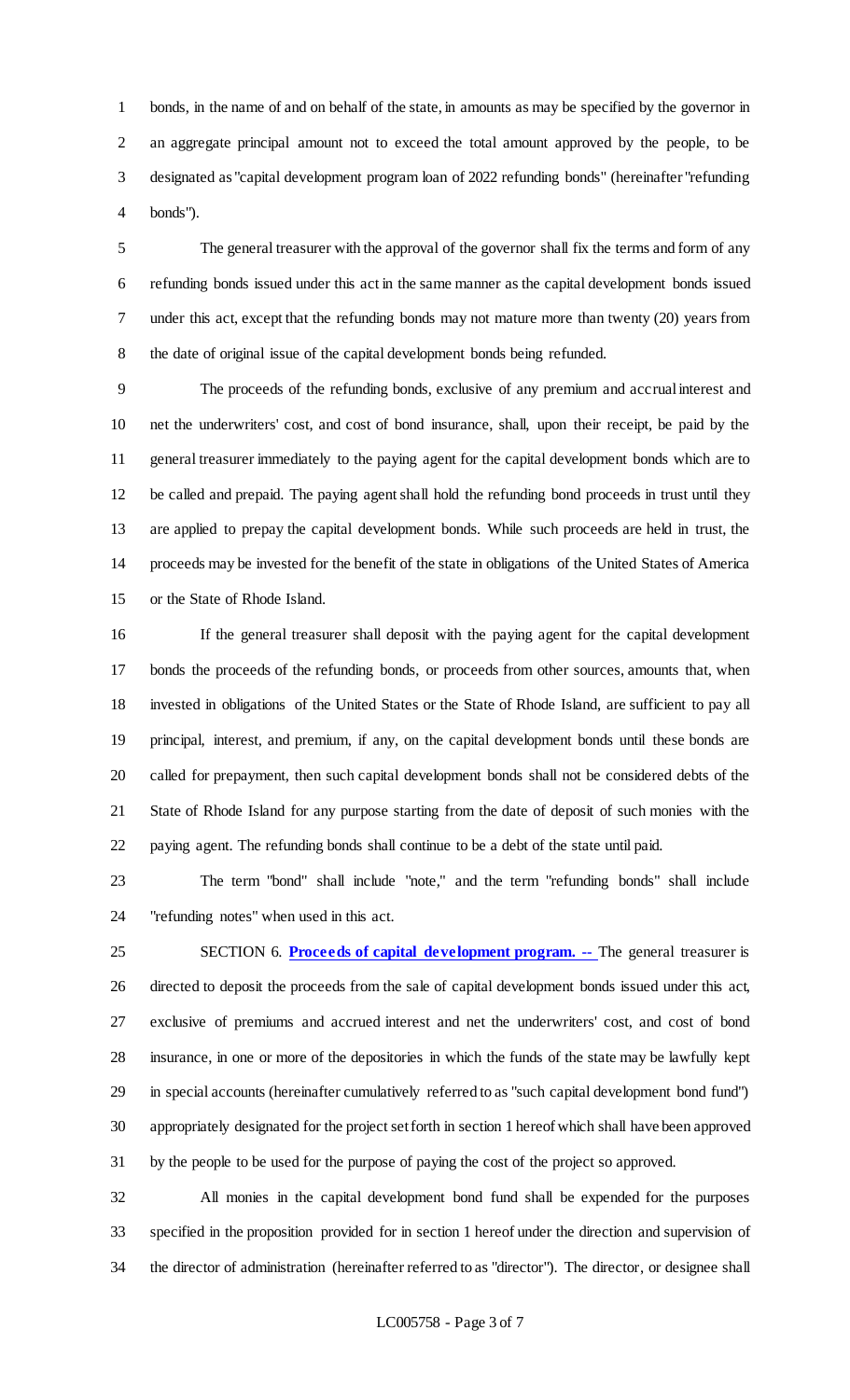be vested with all power and authority necessary or incidental to the purposes of this act, including, but not limited to, the following authority:

 (1) To acquire land or other real property or any interest, estate or right therein as may be necessary or advantageous to accomplish the purposes of this act;

 (2) To direct payment for the preparation of any reports, plans and specifications, and relocation expenses and other costs such as for furnishings, equipment designing, inspecting and engineering, required in connection with the implementation of the project set forth in section 1 hereof;

 (3) To direct payment for the costs of construction, rehabilitation, enlargement, provision of service utilities, and razing of facilities, and other improvements to land in connection with the implementation of the project set forth in section 1 hereof; and

 (4) To direct payment for the cost of equipment, supplies, devices, materials and labor for repair, renovation or conversion of systems and structures as necessary for the 2022 capital development program bonds or notes hereunder from the proceeds thereof. No funds shall be expended in excess of the amount of the capital development bond fund designated for the project authorized in section 1 hereof. With respect to the bonds and temporary notes described in section 1, the proceeds shall be used for the following purpose:

18 Question 1, relating to bonds in the amount of twenty five million dollars (\$25,000,000) to provide funding for a statewide bicycle system consisting of a seamless off-road and on-street network that provides transportation and recreational links in all corners of the state.

21 SECTION 7. **Sale of bonds and notes.** -- Any bonds or notes issued under the authority of this act shall be sold at not less than the principal amount thereof, in such mode and on such terms and conditions as the general treasurer, with the approval of the governor, shall deem to be in the best interests of the state.

 Any premiums and accrued interest, net of the cost of bond insurance and underwriter's discount, which may be received on the sale of the capital development bonds or notes shall become part of the Rhode Island capital plan fund of the state, unless directed by federal law or regulation to be used for some other purpose.

 In the event that the amount received from the sale of the capital development bonds or notes exceeds the amount necessary for the purposes stated in section 6 hereof, the surplus may be used to the extent possible to retire the bonds as the same may become due, to redeem them in accordance with the terms thereof or otherwise to purchase them as the general treasurer, with the approval of the governor, shall deem to be in the best interests of the state.

Any bonds or notes issued under the provisions of this act and coupons on any capital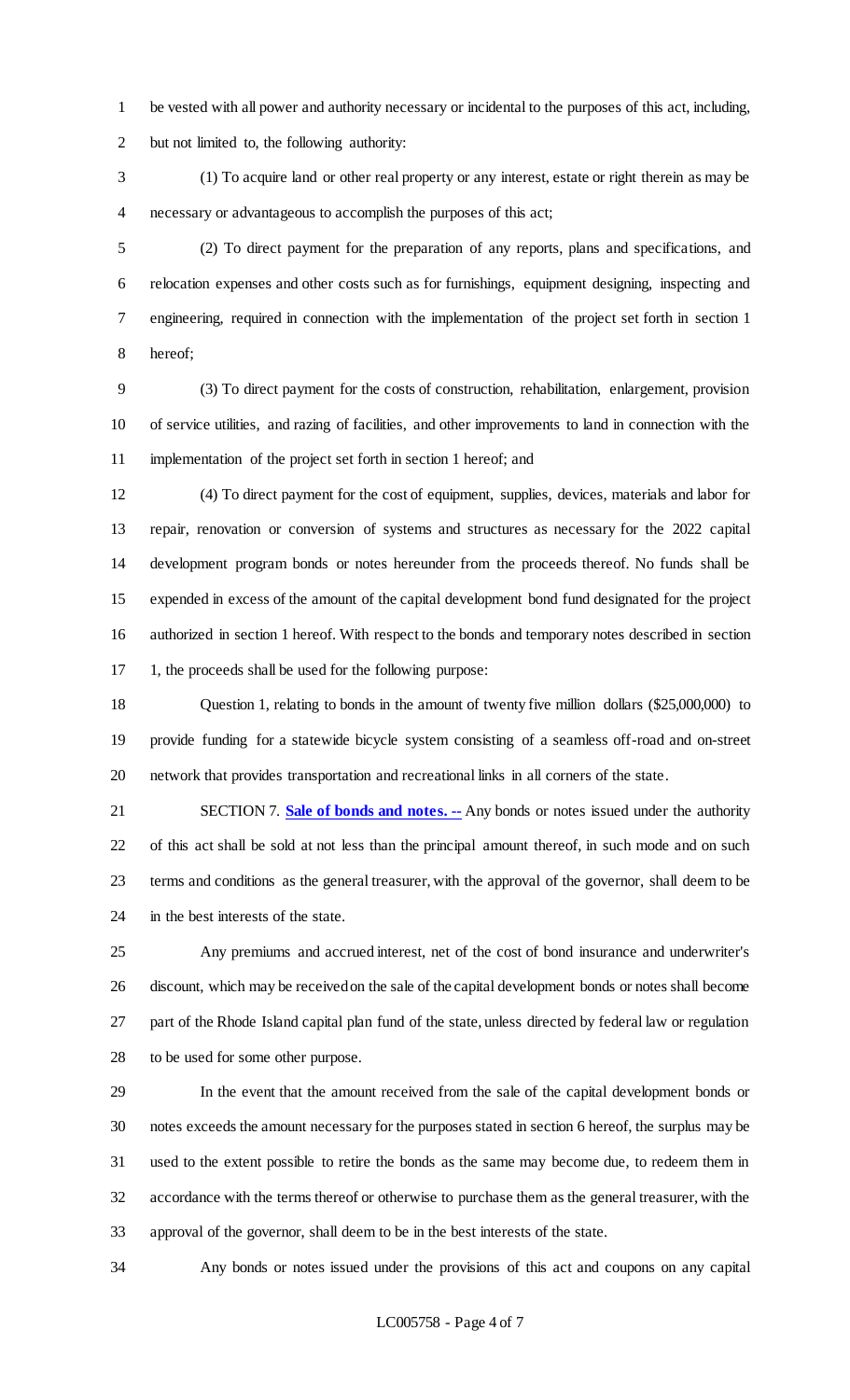development bonds, if properly executed by the manual or electronic signatures of officers of the state in office on the date of execution, shall be valid and binding according to their tenor, notwithstanding that before the delivery thereof and payment therefor, any or all such officers shall for any reason have ceased to hold office.

 SECTION 8. **Bonds and notes to be tax exempt and general obligations of the state. -**- All bonds and notes issued under the authority of this act shall be exempt from taxation in the state and shall be general obligations of the state, and the full faith and credit of the state is hereby pledged for the due payment of the principal and interest on each of such bonds and notes as the same shall become due.

 SECTION 9. **Investment of monies in fund. --** All monies in the capital development fund not immediately required for payment pursuant to the provisions of this act may be invested by the investment commission, as established by chapter 10 of title 35, entitled "state investment commission," pursuant to the provisions of such chapter; provided, however, that the securities in which the capital development fund is invested shall remain a part of the capital development fund until exchanged for other securities; and provided further, that the income from investments of the capital development fund shall become a part of the general fund of the state and shall be applied to the payment of debt service charges of the state, unless directed by federal law or regulation to be used for some other purpose, or to the extent necessary, to rebate to the United States treasury any income from investments (including gains from the disposition of investments) of proceeds of bonds or notes to the extent deemed necessary to exempt (in whole or in part) the interest paid on such bonds or notes from federal income taxation.

 SECTION 10. **Appropriation. --** To the extent the debt service on these bonds is not otherwise provided, a sum sufficient to pay the interest and principal due each year on bonds and notes hereunder is hereby annually appropriated out of any money in the treasury not otherwise appropriated.

 SECTION 11. **Advances from general fund. --** The general treasurer is authorized, with the approval of the director and the governor, in anticipation of the issue of bonds or notes under the authority of this act, to advance to the capital development bond fund for the purposes specified in section 6 hereof, any funds of the state not specifically held for any particular purpose; provided, however, that all advances made to the capital development bond fund shall be returned to the general fund from the capital development bond fund forthwith upon the receipt by the capital development fund of proceeds resulting from the issue of bonds or notes to the extent of such advances.

SECTION 12. **Federal assistance and private funds. --** In carrying out this act, the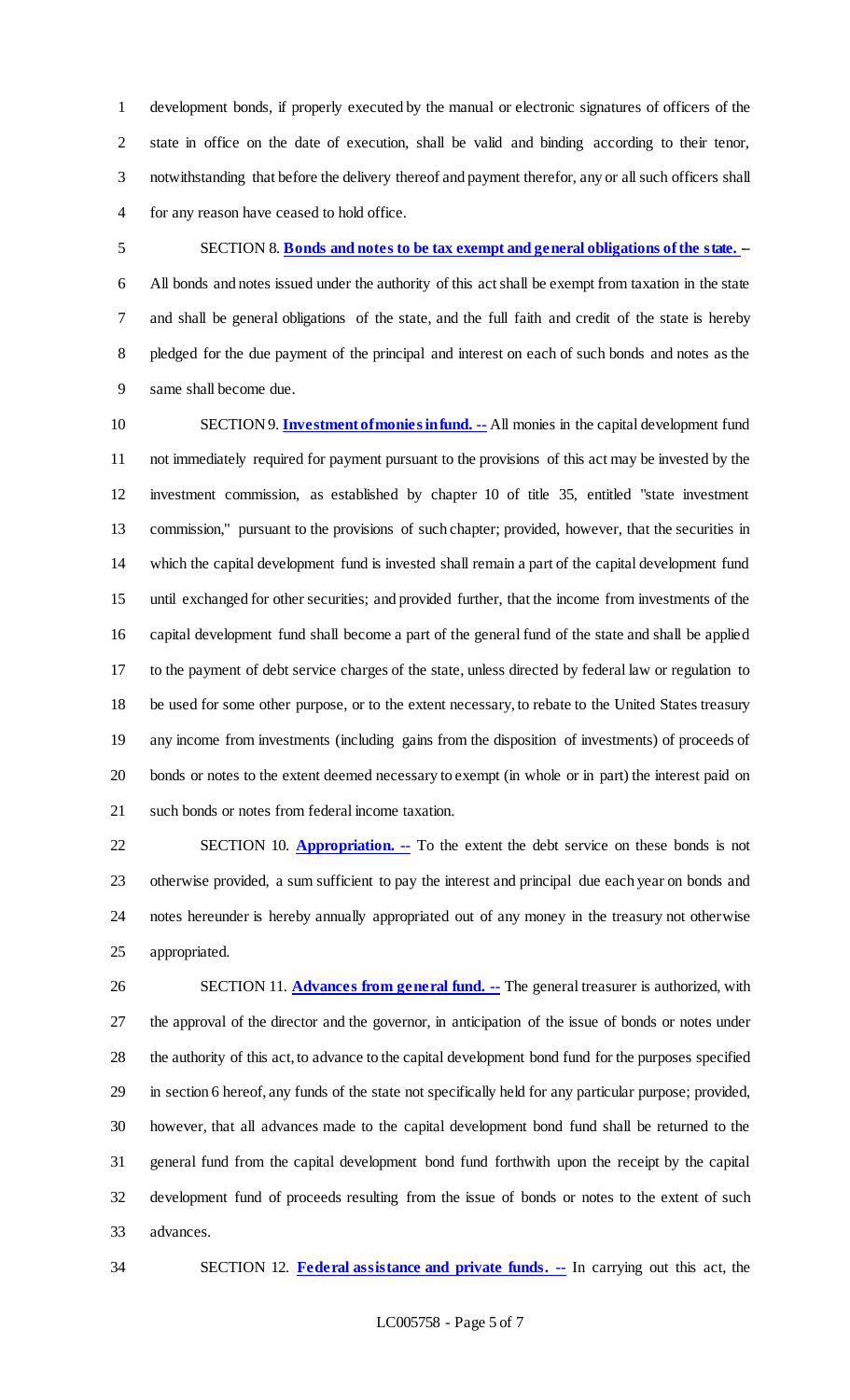director, or designee, is authorized on behalf of the state, with the approval of the governor, to apply for and accept any federal assistance which may become available for the purpose of this act, whether in the form of loan or grant or otherwise, to accept the provision of any federal legislation therefor, to enter into, act and carry out contracts in connection therewith, to act as agent for the federal government in connection therewith, or to designate a subordinate so to act. Where federal assistance is made available, the project shall be carried out in accordance with applicable federal law, the rules and regulations thereunder and the contract or contracts providing for federal 8 assistance, notwithstanding any contrary provisions of state law. Subject to the foregoing, any federal funds received for the purposes of this act shall be deposited in the capital development bond fund and expended as a part thereof. The director, or designee may also utilize any private funds that may be made available for the purposes of this act.

 SECTION 13. Sections 1, 2, 3, 11 and 12 of this act shall take effect upon passage. The remaining sections of this act shall take effect when and if the state board of elections shall certify to the secretary of state that a majority of the qualified electors voting on the proposition contained in section 1 hereof have indicated their approval of the project thereunder.

======== LC005758 ========